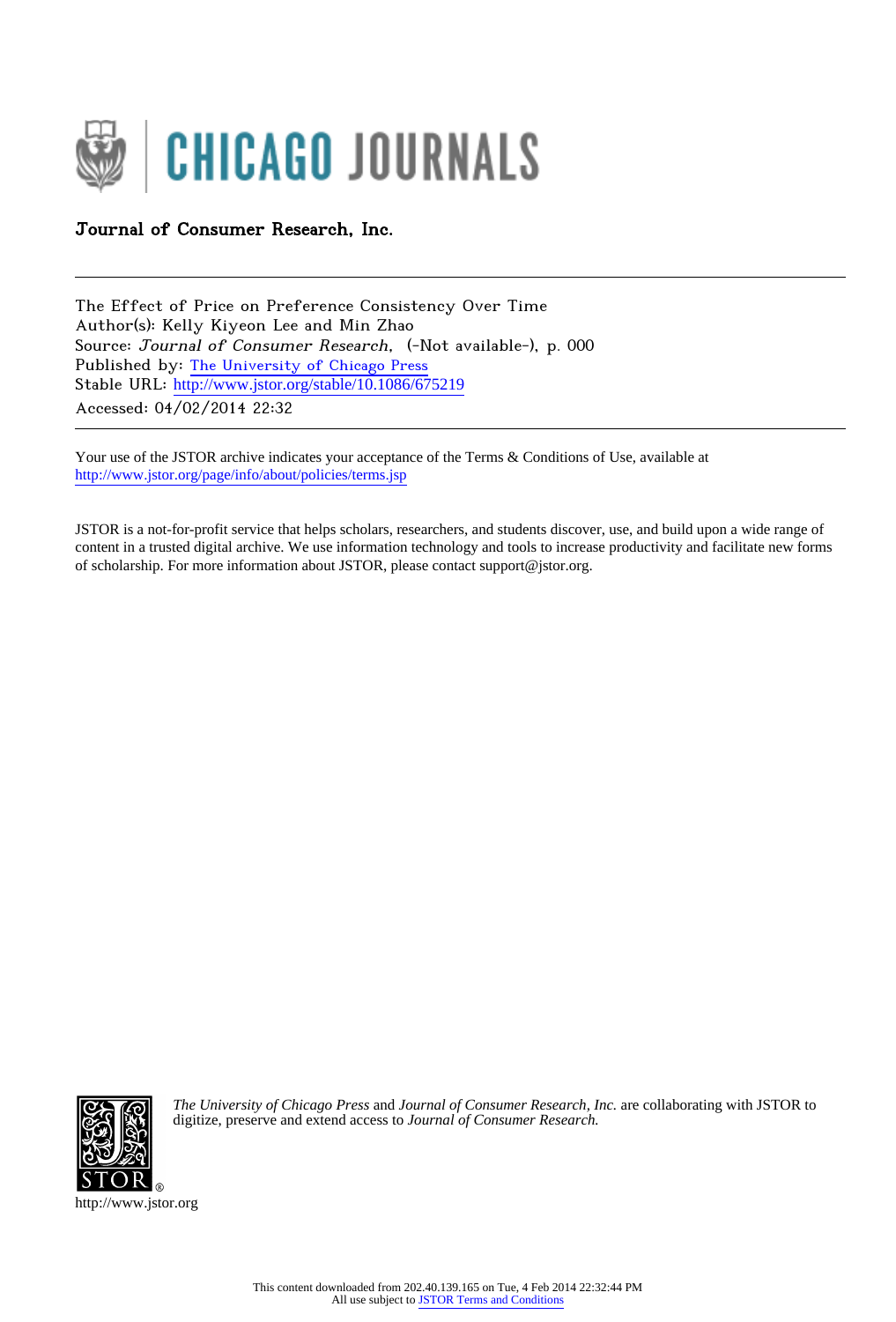# **The Effect of Price on Preference Consistency Over Time**

KELLY KIYEON LEE MIN ZHAO

> Construal level theory indicates that consumers tend to prefer products high in desirability (greater functionality) for distant-future decisions but switch their preferences toward products high in feasibility (greater usage convenience) for nearfuture decisions. The current research demonstrates that price information, traditionally considered as a feasibility cue, can increase consumers' near-future preference toward products with greater functionality despite their low convenience, leading to preference consistency over time. As the underlying mechanism, price information increases the functionality importance for near-future decisions due to consumers' enhanced value-seeking tendency when seeing price and their lay belief that greater functionality represents higher value. Further, when consumers are led to believe that greater convenience represents higher value, price and the value-seeking tendency result in a greater preference toward easy-to-use products for the distant future and lead to preference consistency across time as well. Theoretical implications are discussed.

any product choices involve trade-offs between desirability (i.e., functionality of a product) and feasibility (i.e., usage convenience). For example, consider a consumer who is looking for a type of photo-editing software to create a photo album in 2 months. Adobe Photoshop Elements 10, a high-functionality option, provides a full range of image-editing features; however, it requires a great deal of effort to learn and use. CyberLink PhotoDirector 2011, however, is easy to use with its simple interface and one-step installation process, but its image-editing features are limited. Because the consumer is choosing the software for distant-future usage, he focuses on the functionality of

*Mary Frances Luce served as editor and Aimee Drolet Rossi served as associate editor for this article.*

*Electronically published January 14, 2014*

the software and ignores whether it is easy to use, thus ordering the Adobe product with full capacity. However, as the time to create the photo album draws near, ease of use becomes top priority and the wide-ranging functionality of the software loses its importance. The consumer wishes he had ordered the easier software.

As this example illustrates, and as research on decisions over time has indicated (Soman 2004; Tanner and Carlson 2009; Trope and Liberman 2003; Zauberman and Lynch 2005), consumers often display inconsistent preferences over time when the decision involves trade-offs between desirability and feasibility: they choose options high in desirability for distant-future decisions but prefer options high in feasibility as the time of implementation draws near. These inconsistent preferences have been found to result in negative consequences such as regret, lower customer satisfaction, and failure to carry through with the earlier committed choices (Soman 2004; Zauberman and Lynch 2005). In the current research, we examine whether such preference inconsistency over time can be mitigated by price information, which we suggest increases consumers' value-seeking tendency (Thaler 1985). Due to a prevalent lay belief that more features and greater functionality represent higher value, this increased value-seeking tendency will shift consumers' focus from the natural feasibility-related concerns ("Is this software package easy to use?") to desirabilityrelated concerns ("Does this software package provide maximal functionality to get my money's worth?") for nearfuture decisions. Consequently, consumers increase their

© 2014 by JOURNAL OF CONSUMER RESEARCH, Inc. • Vol. 41 • June 2014 All rights reserved. 0093-5301/2014/4101-0008\$10.00. DOI: 10.1086/675219

Kelly Kiyeon Lee [\(kelly.lee@wustl.edu\)](mailto:kelly.lee@wustl.edu) is a postdoctoral fellow of marketing, Olin Business School, Washington University in St. Louis, One Brookings Dr., Campus Box 1133, St. Louis, MO 63130. Min Zhao [\(min.zhao@rotman.utoronto.ca\)](mailto:min.zhao@rotman.utoronto.ca) is an associate professor of marketing, Rotman School of Management, University of Toronto, 105 St. George Street, Toronto, ON M5S 3E6, Canada. Correspondence: Kelly Kiyeon Lee. The authors acknowledge the insightful input of the editor, the associate editor, and the three reviewers. In addition, the authors thank Dilip Soman, Nina Mazar, Aparna Labroo, Claire Tsai, Stephen M. Nowlis, Selin A. Malkoc, Joseph K. Goodman, and Cynthia E. Cryder for helpful comments. Financial support from the Social Sciences and Humanities Research Council of Canada is greatly appreciated.

<sup>000</sup>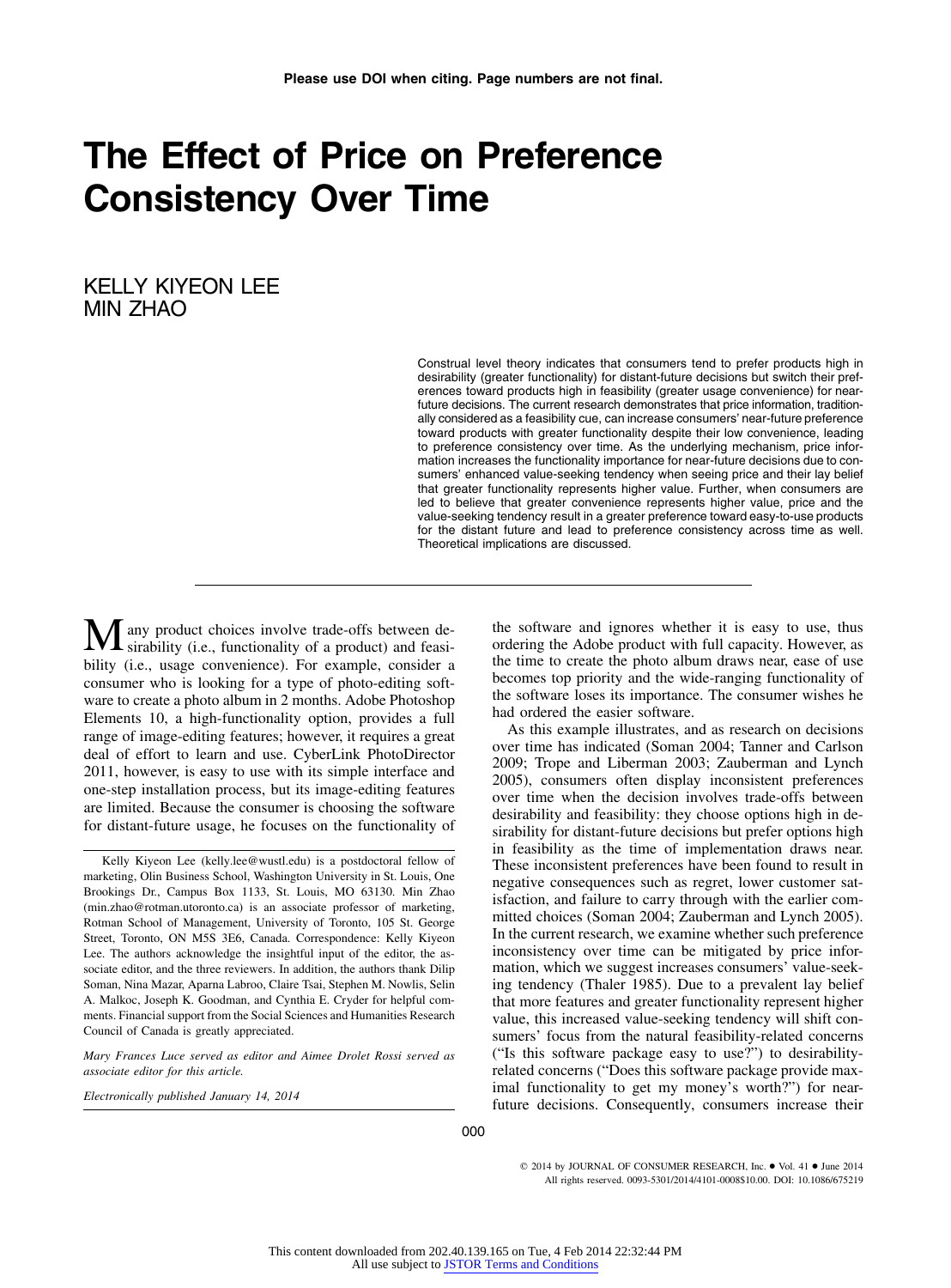preference toward the high-functionality option in the near future, which is consistent with their distant-future preference. For the distant future, because consumers naturally focus on product functionality, the effect of price information on desirability focus is redundant and does not change preferences as much.

In four experiments, we demonstrate the effect of price information on preference consistency over time across various product choices involving functionality/convenience trade-offs. Further, we show a boundary condition when individuals are led to believe that greater convenience (rather than greater functionality) represents higher value. In closing, we discuss the theoretical implications of our findings to choice over time and consumer heuristics and speculate on future research directions.

#### **THEORETICAL FRAMEWORK**

Time-dependent changes in choice and preference have been studied in interdisciplinary areas such as behavioral decision making (Thaler 1981), self-control (Rachlin 1995), and delay of gratification (Mischel, Shoda, and Rodriguez 1989). Whether temporal shifts have been explained by affective mechanisms (Loewenstein 1996) or by cognitive mechanisms (Liberman and Trope 1998; Trope and Liberman 2003; Zauberman and Lynch 2005), prior research has consistently demonstrated that consumers are more sensitive to desirability when making distant-future decisions and more sensitive to feasibility when making near-future decisions. This leads consumers to prefer options higher in desirability for the distant future, despite a low level of feasibility, and to shift their preference toward the highfeasibility options with lower desirability when the decision draws near. For example, research in construal level theory (CLT) has shown that people prefer interesting but difficult assignments for the distant future yet uninteresting but easy assignments for the near future (Liberman and Trope 1998), or people forecast stronger preferences for really new products (with novel functionalities but involving greater learning cost), yet they do not end up purchasing the new products when the products actually come to market (Alexander, Lynch, and Wang 2008). These inconsistent preferences over time often lead to regret, lower customer satisfaction, or failure to follow through with the earlier committed choices (Alexander et al. 2008; Soman 2004; the "Yes . . . Damn" effect, Zauberman and Lynch 2005).

Given the frequency of preference inconsistency over time and its potentially negative consequences, a substantial body of research has suggested different external aids that can help people attenuate preference inconsistency, including practicing distant-future tasks in full detail (Gollwitzer 1999; Trope and Liberman 2003), shifting attention away from immediate temptation (Hoch and Loewenstein 1991; Mischel et al.1989), and practicing different types of mental simulation (Zhao, Hoeffler, and Zauberman 2007). In this investigation, we propose that the simple intervention of highlighting price information can shift consumers' focus from feasibility to desirability for the near future, leading to preference consistency over time. Although price is an essential marketplace cue that affects consumers' way of thinking and their purchase decisions, little research in CLT has directly investigated the effect of price on consumer preference (Alexander et al. 2008; Trope and Liberman 2003; Zhao et al. 2007), with the exception of Liberman and Trope (1998) where price was treated as a feasibility cue (i.e., affordability) because it was a means toward the end (e.g., attending a concert).

When being exposed to price information, how would consumers react in making a choice between two options that trade off functionality and convenience? Prior research has demonstrated that consumers have a strong tendency to seek value when they see price information (Hsee 1999; Thaler 1985; Yeung and Soman 2007). According to the *Merriam-Webster Dictionary*, value is defined as the monetary worth of something. When consumers think about how much they need to pay to obtain a product, they naturally think about which option gives them the most value for their money. In determining the monetary worth, consistent with people's frequent usage of heuristics during judgment and decisions (Tversky and Kahneman 1973, 1974), consumers are prompted to evaluate products on the basis of their (often irrationally) perceived values from a simplified heuristic rule, rather than carefully assessing product features and integrating these assessments to form an economic evaluation (Yeung and Soman 2007). For example, prior research has shown that when exposed to price, consumers would prefer a physical training program with a longer duration over one with a shorter duration, or prefer a locksmith who takes 20 minutes to unlock a door over a locksmith who does the job in 5 minutes, even if they are economically worse off with their preferred choice. That is, the longer duration scores low in convenience and actually means more effort or even a waste of time for their particular choices (Yeung and Soman 2007). In a similar vein, a recent study shows that price prompts consumers to think about whether a product is worth the given price and increases the desire to purchase products with more functional benefits (Karmarkar 2010).

According to these prior findings, we propose that when price information is provided in a scenario involving functionality/convenience trade-offs, consumers will increase their tendency to seek value for the money they need to pay. Since adding a (trivial) feature can lead consumers to infer the feature's value and an even greater valuation of the brand (Carpenter, Glazer, and Nakamoto 1994), and since each additional feature provides another reason for consumers to purchase a product by adding capability and thus perceived value (Brown and Carpenter 2000), consumers' value-seeking tendency leads them to focus on the benefits of having more features that lead to greater functionality, while ignoring whether it is convenient to use these features (Yeung and Soman 2007).

On the basis of the reasoning above, we propose that when price information is presented, because of consumers' increased tendency to seek value and their lay belief that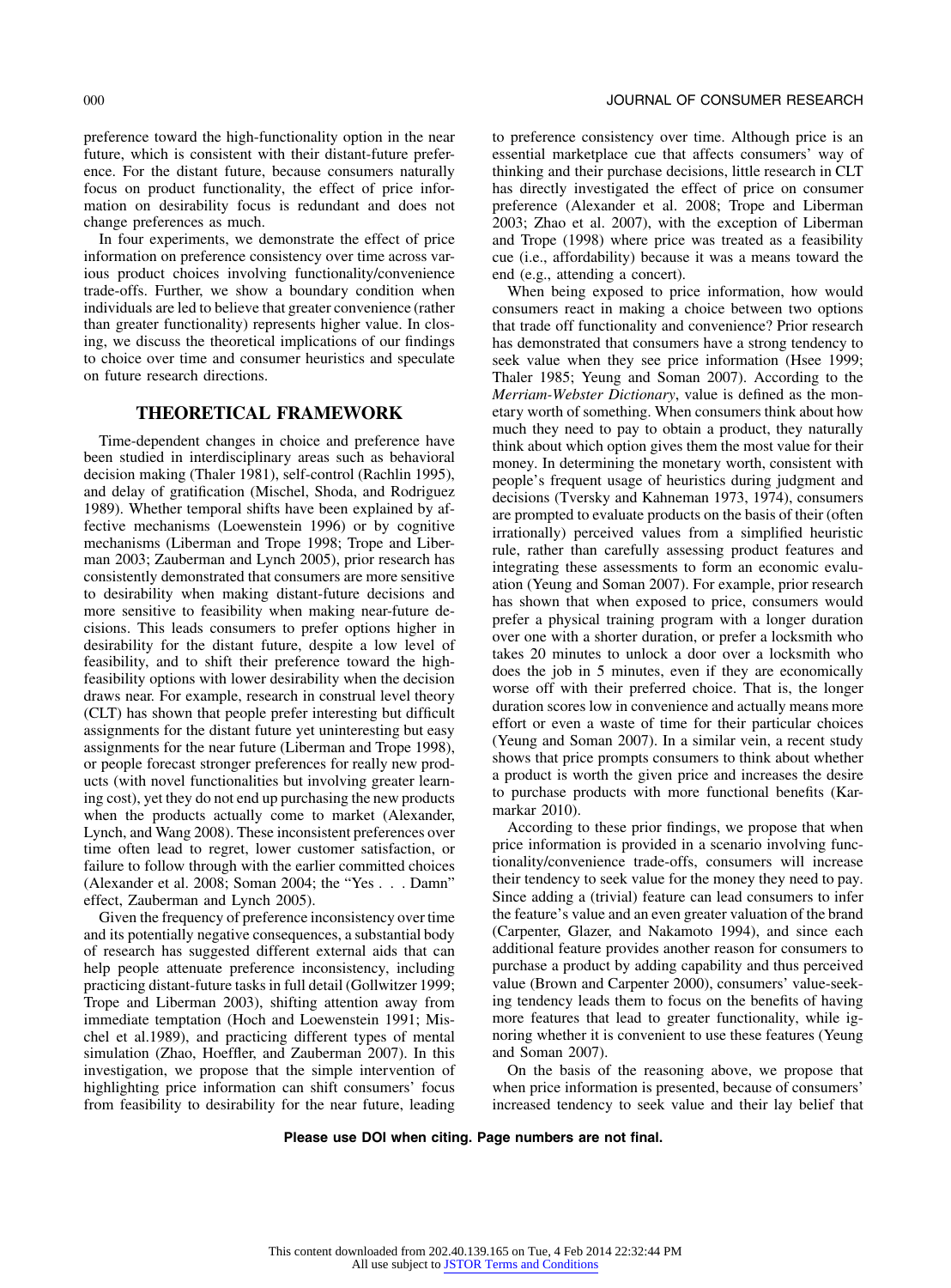#### LEE AND ZHAO 000

more features and greater functionality represent higher value, they tend to focus on functionality of the products and neglect usage convenience. When the product decision is for the near future, this shift from a natural focus on the feasibility aspect to the desirability aspect increases consumers' preference for a high-functionality product. When the product decision is for the distant future, a circumstance in which consumers naturally focus on desirability (Liberman and Trope 1998; Zauberman and Lynch 2005), the effect of price information is redundant; thus, price information does not catalyze a change in preference (Zhao et al. 2007). As a result, we hypothesize that price information increases preference for high-functionality products for the near future and induces preference consistency over time. Below, we report four experiments that were designed to test our hypothesis and the important role of consumers' lay belief about value.

### **EXPERIMENT 1**

To examine how price information can affect consumers' preference consistency over time, we selected real marketplace products and their prices in this experiment. We chose two digital cameras from the same brand (Nikon) that involve trade-offs between product functionality and usage convenience. One digital camera (Nikon Coolpix P510) provides greater functionality with rich features but is more difficult to use, whereas the other digital camera (Nikon Coolpix S9300) provides fewer features but is superior in usage convenience. The price of the high-functionality option (\$429.99) is higher than the price of the high-convenience option (\$349.99). According to CLT (Liberman and Trope 1998), for the distant future, consumers would prefer the Nikon Coolpix P510 because of its greater functionality; however, for the near future, they would prefer the Nikon Coolpix S9300 due to its usage convenience, and this preference should be strengthened if price information is shown because this camera is also more affordable and thus more feasible to obtain. Contrary to what CLT would predict, we expect that consumers' preference across time would become consistent toward the high-functionality camera once the price information of both products becomes salient because price makes consumers consider the value for the money and focus more on the features and functionality.

#### Design and Procedure

Eighty-one students at Washington University in St. Louis were recruited and received course credit for participation. They were randomly assigned to four conditions in a 2 (time: near future vs. distant future)  $\times$  2 (price: no price vs. price) between-subjects design.

Participants were asked to imagine that they were going on vacation in either 2 days (near future) or 2 months (distant future). They were told that they were planning to buy a digital camera to take pictures during their trip, with two options from which they could choose. Nikon Coolpix S9300 (the high-convenience option) had a 16-megapixel sensor with 72x total zoom (18x optical zoom/4x digital zoom) and offered basic features (e.g., limited scene modes and video mode). However, it was compact and light (size: 2.5 H  $\times$  4.3 W  $\times$  1.2 D inches, weight: 7.6 oz.) and had a low level of learning difficulty for basic functions. Nikon Coolpix P510 (the high-functionality option) had a 16.1 megapixel sensor with 84x total zoom (42x optical zoom/ 2x digital zoom) and offered advanced features (e.g., 20 scene modes, video mode, panorama mode, a manual control, and a skin-softening function). However, it was bulky and heavy (size: 3.3 H  $\times$  4.7 W  $\times$  4 D inches, weight: 19.6 oz.) and had a high level of learning difficulty. Participants in the no-price conditions received no price information. Participants in the price conditions were provided with real market prices: \$349.99 for Nikon Coolpix S9300 (the high-convenience option) and \$429.99 for Nikon Coolpix P510 (the high-functionality option).

We measured participants' binary choice and relative preference between the two digital cameras on an 11-point scale (1 = "definitely prefer Nikon Coolpix S9300" vs. 11  $=$  "definitely prefer Nikon Coolpix P510"). As a manipulation check for time, we asked participants to rate their perception of the time gap between purchase and use on an 11-point scale (1 = "very short" vs.  $11$  = "very long").

#### Results and Discussion

*Manipulation Check.* Our manipulation of time was successful in showing that participants perceived the time gap in the near-future conditions  $(M = 2.80)$  as significantly shorter than that in the distant-future conditions ( $M = 6.95$ ;  $F(1, 79) = 131.91, p < .001$ . We used the same manipulation check for later experiments, and our time manipulation was consistently confirmed. Therefore, we do not report this measure in later experiments.

*Choice and Relative Preference.* An overall chi-square test revealed significant differences across conditions  $(\chi^2(3))$  $p = 8.93$ ,  $p = .03$ ; see table 1). In the no-price conditions, consistent with CLT, significantly more participants in the distant-future condition chose the high-functionality option than did those in the near-future condition ( $M_{\text{dis/no}} = 41\%$ vs.  $M_{\text{near/no pr}} = 5\%; \chi^2(1) = 6.70, p = .01)$ . However, when exposed to price information, a greater percentage of participants in the near-future condition chose the high-functionality option ( $M_{\text{near/no}} = 5\%$  vs.  $M_{\text{near/pr}} = 38\%; \; \chi^2(1)$  $p = 6.17$ ,  $p = .01$ ), whereas there was no change in the choices for the distant future ( $M_{\text{dis/no}}$  pr = 41% vs.  $M_{\text{dis/pr}}$  = 45%;  $\chi^2(1) = .07$ ,  $p = .79$ ), leading to choice consistency over time ( $M_{\text{dis/pr}} = 45\%$  vs.  $M_{\text{near/pr}} = 38\%; \chi^2(1) = .24,$  $p = .62$ ). Participants' relative preferences fully replicated their choice patterns  $(F(1, 77) = 6.53, p = .01,$  for an interaction; see table 1 for means).

Experiment 1 provided initial support for our prediction. When no price information was given, consistent with CLT (Liberman and Trope 1998; Trope and Liberman 2003; Zhao et al. 2007), consumers preferred the high-functionality option in the distant future and the easy-to-use option in the

**Please use DOI when citing. Page numbers are not final.**

This content downloaded from 202.40.139.165 on Tue, 4 Feb 2014 22:32:44 PM All use subject to [JSTOR Terms and Conditions](http://www.jstor.org/page/info/about/policies/terms.jsp)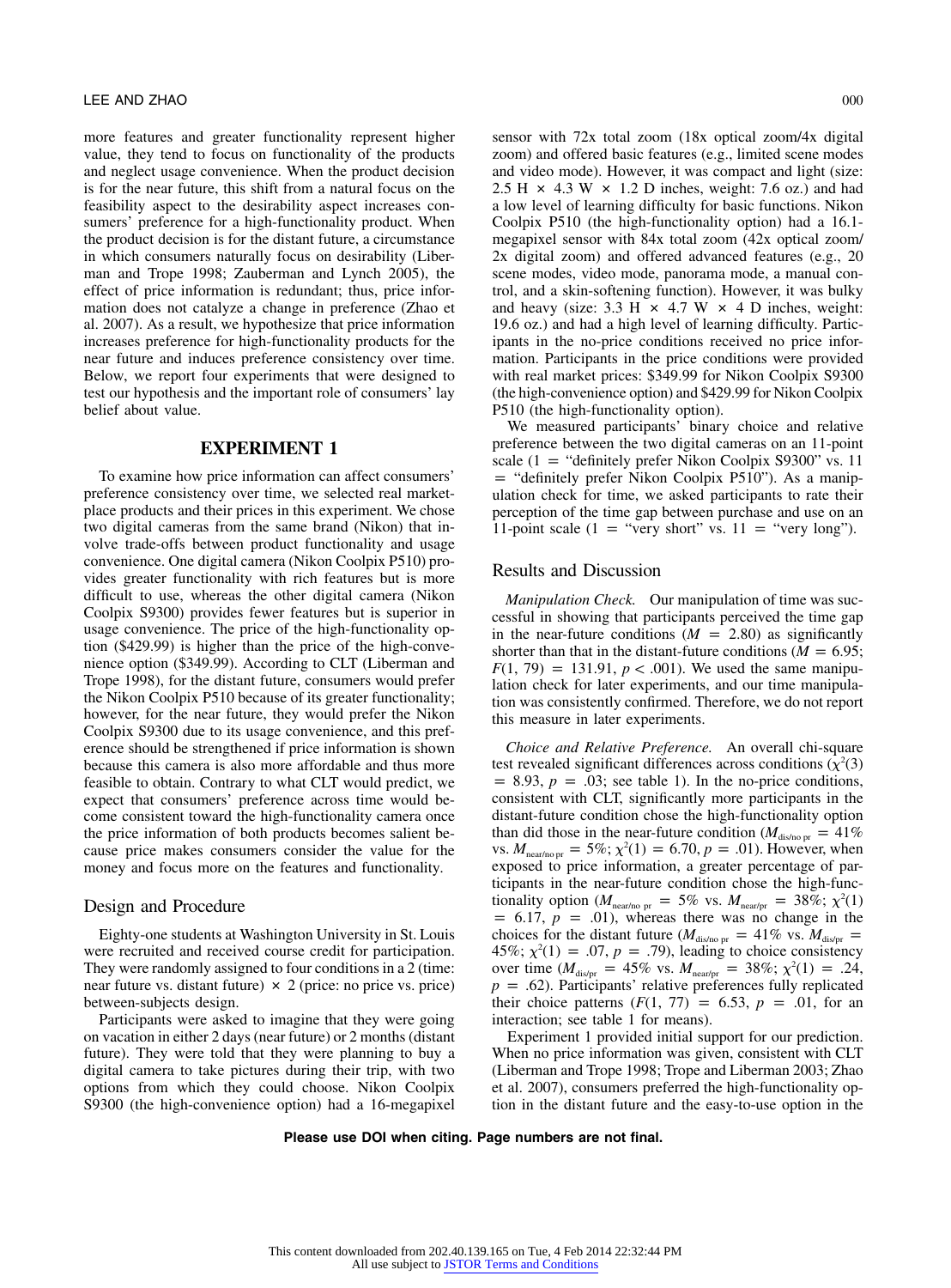|                                                                                               | No price    |                |                                                 |                |                                               |                |
|-----------------------------------------------------------------------------------------------|-------------|----------------|-------------------------------------------------|----------------|-----------------------------------------------|----------------|
|                                                                                               | Near future | Distant future | Near future                                     | Distant future | Near future                                   | Distant future |
|                                                                                               |             |                | Price (\$349.99 vs. \$429.99)*                  |                |                                               |                |
| Experiment 1-digital camera:<br>% choosing high-functionality option<br>Relative preference   | 5<br>4.16   | 41<br>7.00     | 38<br>6.59                                      | 45<br>6.41     |                                               |                |
|                                                                                               |             |                | High price (\$200)                              |                | Low price $(\$10)$                            |                |
| Experiment 2-software package:<br>Relative preference                                         | 4.86        | 8.17           | 6.75                                            | 7.48           | 6.50                                          | 7.05           |
|                                                                                               |             |                | Price (\$119)                                   |                | Money (no price)                              |                |
| Experiment 3-software package:<br>% choosing high-functionality option<br>Relative preference | 28<br>5.72  | 72<br>7.72     | 59<br>6.79                                      | 72<br>7.46     | 63<br>6.86                                    | 71<br>7.08     |
|                                                                                               |             |                | Price/functionality more<br>valuable (\$219.99) |                | Price/convenience more<br>valuable (\$219.99) |                |
| Experiment 4-digital camera:<br>% choosing high-functionality option<br>Relative preference   | 35<br>6.10  | 79<br>7.74     | 90<br>8.37                                      | 83<br>8.33     | 41<br>5.75                                    | 52<br>6.80     |

**TABLE 1**

CHOICE AND RELATIVE PREFERENCE FOR EXPERIMENTS 1–4

\*The price of the high-functionality option was \$429.99, and the price of the high-convenience option was \$349.99.

near future. However, when price information was provided, consumers' near-future preference was shifted toward the high-functionality option, and inconsistent preference over time was reduced. This finding is noteworthy given that CLT typically assumes that price is a feasibility cue because it represents the affordability of a choice and, thus, seeing a higher price for the high-functionality option should further decrease preference for this option in the near future. However, in our study, we found that seeing a higher price for the high-functionality option could actually enhance preference toward this option for the near future. Additional implications of this point will be further addressed in the general discussion.

# **EXPERIMENT 2**

Although employing different marketplace prices across two options could represent a more realistic purchase decision, it could be confounded with consumers' price heuristics. That is, people prefer the high-functionality option in the near future not because the presence of the price information prompts them to focus more on the functionality of the product, but because they simply want a more expensive product due to their heuristics that products with high prices must be better (Carpenter et al. 1994). In addition, different price levels across the two options might also be confounded with affordability. To control for these potential confounds, we kept the price constant across two product options in later experiments to examine consumers' consideration of similarly priced products that trade off functionality and convenience. Such trade-offs within the same price range are ubiquitous in the life of any consumer, as many are willing to pay a premium for convenience (Carlson and Gieseke 1983; Marmorstein, Grewal, and Fishe 1992). For example, a software package that is basic but highly user-friendly can cost as much as a more advanced software that is difficult to use. Similarly, an office cafeteria at work that offers a basic selection of foods but great convenience can charge as much as a cafeteria that requires a 20-minute walk but offers a better selection. In addition, to confirm that the effect of price we hypothesized does not depend on a specific price level (i.e., it does not occur only for a high price), in experiment 2, we examine whether the effect holds when the prices for both options are consistently high or low.

# Design and Procedure

One hundred and thirty-three students at the University of Toronto were recruited for course credit and randomly assigned to six conditions in a 2 (time: near future vs. distant future)  $\times$  3 (price: no price vs. same high price vs. same low price) between-subjects design. To replicate our findings using established stimuli in the literature, in experiment 2 we adapted the software package stimuli from previous research (Zhao et al. 2007). Similar to the procedure in Zhao et al. (2007), participants were asked to imagine that an important project (a photo essay) for one of their classes was due either in 1 week (near future) or at the end of the semester, which was about 3 months from the time participants completed the questionnaires (distant future). To accomplish the project, they were required to use a photo album software package. In the no-price conditions, participants were told that there were two free software packages from which they could choose. In the price conditions, they were told that they needed to buy one of the two software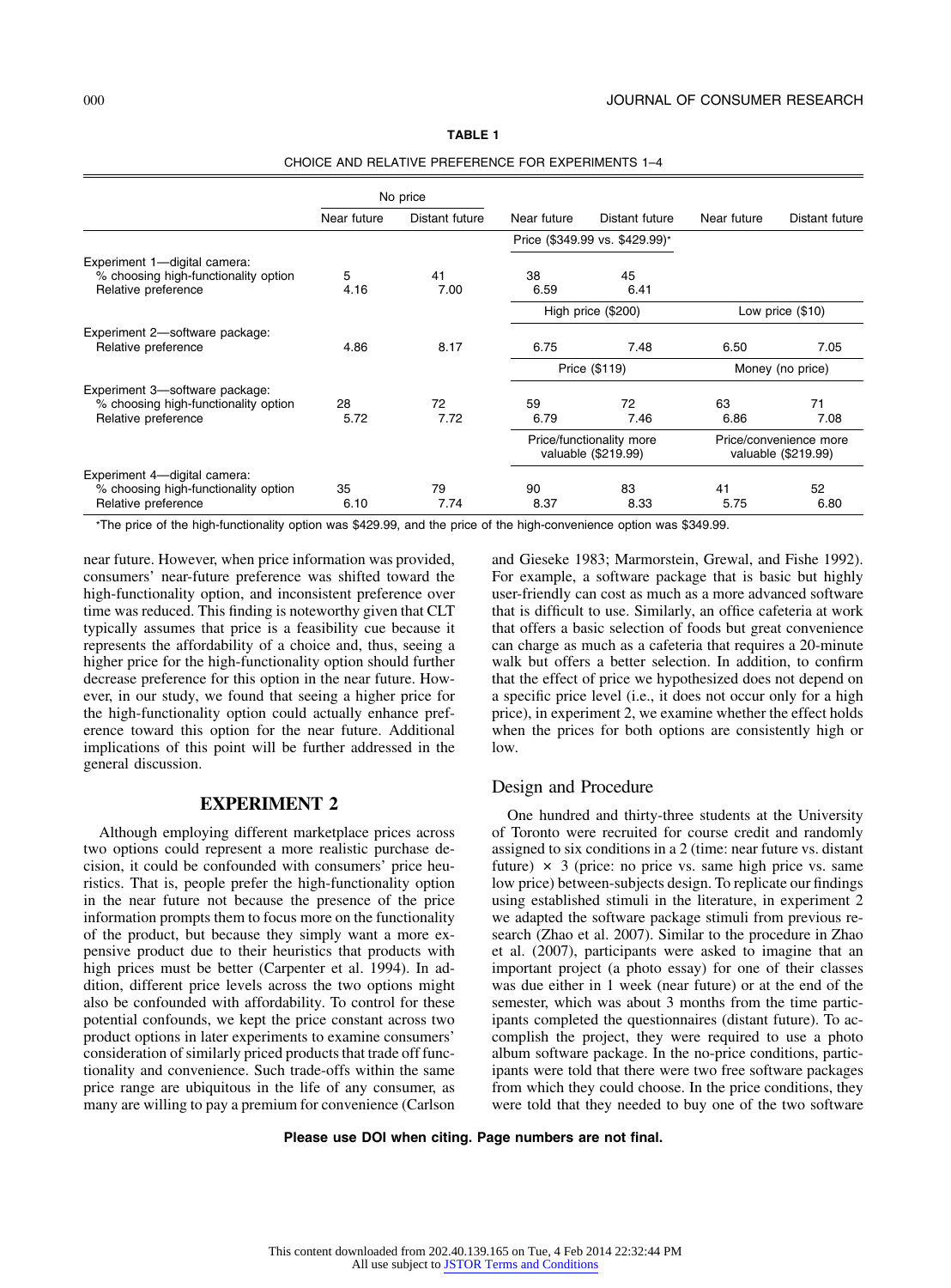packages to create their photo album, and the price of the two was the same. We included two price conditions to demonstrate that our hypothesized effect is due to the presence of price information rather than a specific price level. In the high-price conditions, the price for both software packages was \$200, and in the low-price conditions, the price was \$10. All participants were also told that all projects would be graded and then posted on the Web.

After these descriptions, two options were introduced. Software package A (the high-convenience option) had limited image-editing features (e.g., limited themes, basic layout tool). However, this package had a low level of usage difficulty (e.g., 10 minutes for downloading, installation, and tutorial) and a small file size. Software package B (the highfunctionality option) had complete image-editing features (e.g., numerous predesigned themes, improved layout tools, and wide selection for customized designs). However, this package had a medium level of usage difficulty (e.g., 45 minutes for downloading, installation, and tutorial) and a large file size. The order of the software packages was counterbalanced. A pretest in which we asked 49 participants to name their expected market price for each software package in a between-subjects design showed that there was no significant difference in expected market price for the two packages ( $M_{\text{hi func}}$  = \$84.58 vs.  $M_{\text{hi conv}}$  = \$74.31;  $F(1, 47)$  = .20,  $p = .65$ ). After reading the product information, participants were asked to indicate their relative preference on a 10-point scale, anchored by  $1 =$  "definitely prefer A" (the high-convenience option) and  $10 =$  "definitely prefer B" (the high-functionality option).

#### Results and Discussion

*Relative Preference.* A two-way ANOVA showed a main effect of time  $(F(1, 127) = 11.12, p < .01)$  and an interaction between time and price  $(F(2, 127) = 3.81, p <$ .05). No main effect of price  $(F(2, 127) = .59, p = .56)$ was observed (see table 1 for means). Again, in the no-price conditions, participants in the distant-future condition preferred the software with higher functionality more than did participants in the near-future condition ( $M_{\text{dis/no pr}} = 8.17$  vs.  $M_{\text{near/no pr}} = 4.86$ ;  $F(1, 43) = 18.80, p < .001$ ). When price information was present, consistent with the findings in experiment 1, preference for the high-functionality option for the near future increased in both the \$10 conditions ( $M_{\text{near/no pr}} =$ 4.86 vs.  $M_{\text{near/s10}} = 6.50$ ;  $F(1, 40) = 3.05$ ,  $p = .08$ ) and the \$200 conditions ( $M_{\text{near/no}}$  pr = 4.86 vs.  $M_{\text{near/$200}} = 6.75$ ;  $F(1, 44) = 4.74, p < .05$ , whereas there was no change in distant-future preferences in both the \$10 conditions ( $M_{\text{dis/no}}$ <sub>pr</sub>  $p = 8.17$  vs.  $M_{\text{dis/$10}} = 7.05$ ;  $F(1, 42) = 2.41$ ,  $p = .13$ ) and the \$200 conditions ( $M_{\text{dis/no}}$  pr = 8.17 vs.  $M_{\text{dis/$200}} = 7.48$ ;  $F(1, 44) = 1.38, p = .25$ , leading to preference consistency over time in both the \$10 conditions ( $M_{\text{near/s10}} = 6.50$  vs.  $M_{\text{dis/$10}} = 7.05, F < 1$ ) and the \$200 conditions ( $M_{\text{near/$200}} =$ 6.75 vs.  $M_{\text{dis/s200}} = 7.48; F(1, 45) = 1.02, p = .32$ ). No difference between the \$10 and \$200 conditions was found either for participants' near-future or distant-future preferences (both  $F < 1$ ).

Experiment 2 replicated the effect of price information on preference consistency over time while holding the price constant for both options. When no price information was provided, we replicated preference inconsistency over time as indicated in previous research (Zhao et al. 2007). However, when price information was provided, inconsistent preference over time was attenuated. Consumers preferred the high-functionality option even when their product decision was for the near future. Further, these results show that the specific level of price did not matter. The effect of price information on consistent preference for the high-functionality option over time was not a response to the high price only, but to the presence of price. A price as low as \$10 for the software package also served as a cue to switch preference to the high-functionality product.

#### **EXPERIMENT 3**

Thus far, we have obtained strong evidence for our prediction that price information shifts near-future preference toward high-functionality products and leads to consistent preference over time. We observe this effect regardless of whether the prices of two options are different (experiment 1) or the same (experiment 2) and whether the prices are (consistently) high or low (experiment 2). We argue that this change in near-future preference is due to consumers' valueseeking tendency, which surfaces when they see price information, and the subsequent increase of functionality importance. To further demonstrate that the effect does not depend on the specific price level but is primarily due to the value-seeking tendency after considering price or money, we simply prime money in experiment 3. Further, we test the mediating role of the perceived importance of functionality as a response to being primed with price or money.

According to prior research, priming money elicits a market-pricing orientation (Vohs, Mead, and Goode 2006), which makes consumers consider what to receive in exchange for what they provide (Fiske 1991). We suggest that this market-pricing orientation can make consumers think about the monetary worth of the product, which will lead to the same value-seeking tendency and enhanced functionality focus that price information induces. To prime participants with the concept of money, we asked participants to count \$1 bills (Yang et al. 2013; Zhou, Vohs, and Baumeister 2009).

#### Design and Procedure

One hundred seventy-eight students were recruited from Washington University in St. Louis and received course credit for their participation. The experiment employed a 2 (time: near future vs. distant future)  $\times$  3 (priming: no price vs. price vs. money) between-subjects design.

Participants were told that they were going to participate in two ostensibly unrelated studies. In the first study in which we primed money, they were told that we were interested in how skillful university students are in using their fingers. Participants in the no-price condition and the price condition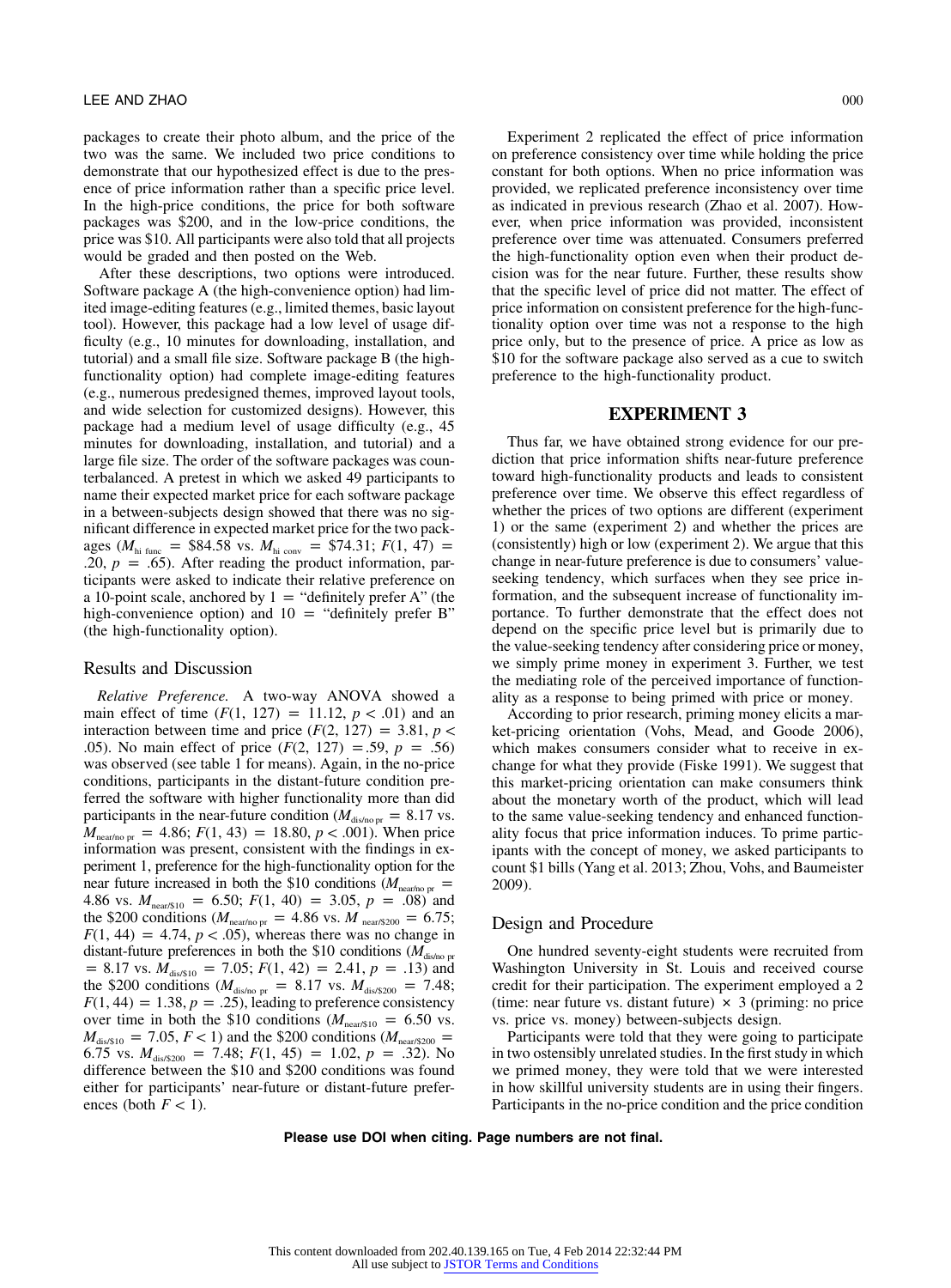were asked to count out a stack of paper cards five times as fast as possible, whereas participants in the money condition were asked to count out a stack of \$1 bills five times as fast as possible (Yang et al. 2013; Zhou et al. 2009).

After participants finished the first study, they were asked to complete the second study in which we provided them with a questionnaire about the target software package choice similar to the stimuli used in experiment 2: an easierto-use option with basic image-editing features versus a difficult-to-use option that provides complete image-editing features. Participants in the no-price condition and the money condition were not provided with price information, whereas participants in the price condition were told that the price of each of the two software packages was \$119. All participants were asked to indicate their choice and preference between the two software packages on the basis of an 11-point scale. Further, they were asked to rate the importance of functionality and convenience in their decision by answering to what extent their decision was driven by the functionality and usage convenience of the software packages on two separate 11-point scales  $(1 = "not at all")$ vs.  $11 =$  "very much so").

#### Results and Discussion

*Relative Preference and Choice.* A two-way ANOVA showed a significant main effect of time  $(F(1, 172) = 9.19$ ,  $p < .01$ ) and an interaction between time and price ( $F(2)$ , 172) = 2.74,  $p = .06$ ). No main effect of priming ( $F(2, 0)$  $172$ ) = .58,  $p = .56$ ) was observed (see table 1 for means). Again, in the no-price conditions in which participants were asked to count the paper cards and did not receive price information, more participants in the distant-future condition preferred the software with more features but requiring greater effort than did participants in the near-future condition ( $M_{\text{dis/no}}$  pr = 7.72 vs.  $M_{\text{near/no}}$  pr = 5.72;  $F(1, 56)$  = 13.33,  $p < .01$ ). When participants were exposed to price information, consistent with findings in experiments 1 and 2, their near-future preference increased toward this highfunctionality/low-convenience option ( $M_{\text{near/no}}$ <sub>pr</sub> = 5.72 vs.  $M_{\text{near/pr}} = 6.79; F(1, 61) = 3.94, p = .05$ , whereas little change was observed in the distant-future condition  $(M_{dis/no\ pr})$  $p = 7.72$  vs.  $M_{\text{dis/pr}} = 7.46; F < 1$ ). As a result, participants<sup>'</sup> preference across time became consistent after seeing the price information ( $M_{\text{near/pr}} = 6.79$  vs.  $M_{\text{dis/pr}} = 7.46$ ;  $F(1,$  $64$ ) = 1.54,  $p = .22$ ). When participants were primed with money (by counting \$1 bills), their preference changes mirrored those in the price conditions: participants' near-future preference increased toward the high-functionality/low-convenience option ( $M_{\text{near/nopr}} = 5.72$  vs.  $M_{\text{near/noney}} = 6.86; F(1,$  $57$ ) = 4.54,  $p < .05$ ), whereas little change of distant-future preference was observed  $(M_{\text{dis/no}})_{\text{pr}} = 7.72 \text{ vs. } M_{\text{dis/money}} =$ 7.08;  $F(1, 51) = 1.30, p = .26$ , leading to consistent preference over time ( $M_{\text{near/money}} = 6.86 \text{ vs. } M_{\text{dis/money}} = 7.08;$  $F < 1$ ). Participants' choices fully replicated the patterns of their preferences  $(\chi^2(5) = 17.84, p < .01$ ; see table 1).

*Increased Functionality Importance as the Mediator.* To test the mediating role of increased functionality importance as a response to seeing price/money, we first ran a regression analysis that showed an interactive effect of time and price/ money on the functionality importance  $(b = -.24, t(174))$  $=$  -1.88,  $p = .06$ ), suggesting that priming price or money caused a greater shift in the functionality importance in the near future than it did in the distant future. To test whether the differential change of preference at different points in time was due to the change in the functionality importance after seeing price information or being primed with money, we performed 1,000 bootstrap resamples using Preacher and Hayes's (2008) SPSS macro, as recommended by Zhao, Lynch, and Chen (2010). To test the significance of the indirect pathway (i.e., the path from price/money to preference over time via functionality importance), we considered the bias-corrected 95% confidence interval (CI). Because this interval  $(-.3550 \text{ to } -.0070)$  did not include zero and the effect of time by price/money on preference became nonsignificant after we controlled for functionality impor $t = (-0.08, t(173)) = -1.24, p = .21$  vs.  $b = -0.25$ ,  $t(174) = -2.26$ ,  $p = .02$ ), we conclude that increased functionality importance mediated the effect of time and price/money on preference consistency. We conducted additional mediating analyses using the convenience importance  $(b = -.26, 95\% \text{ CI} = -.4237, -.0840)$  or the difference between functionality and usage convenience importance  $(b = -.25, 95\% \text{ CI} = -.4429, -.0687)$  as mediators, respectively, and obtained the same results.

Experiment 3 provides additional support for our hypothesis by priming consumers with money. The results show that presence of money can produce the same effect as presenting the price of the focal products since both can activate a value-seeking tendency. The lay belief that greater functionality is more valuable enhances the functionality importance for the near future and yields preference consistency over time. The mediation analyses confirm that enhanced functionality importance upon considering price or money in the near future drives the increased near-future preference toward the high-functionality product. These findings further confirm that the effect of price on preference consistency over time is not based on a particular price level.

#### **EXPERIMENT 4**

Experiments 1–3 provide convergent evidence to confirm the effect of price/money on preference consistency over time. One underlying assumption is that when considering whether a product is worth the money to be spent, people intuitively believe that more features and greater functionality mean higher value. If this lay belief is what drives the effect, we should observe a different pattern if we advocate the opposite belief that greater convenience represents higher value. Prior research has demonstrated that consumers are often willing to pay a premium for convenience to save time and effort (Carlson and Gieseke 1983; Marmorstein et al. 1992), implying that consumers sometimes do value convenience. Currently, there is a growing trend in the marketplace for products that provide greater convenience since a substantial portion of consumers have very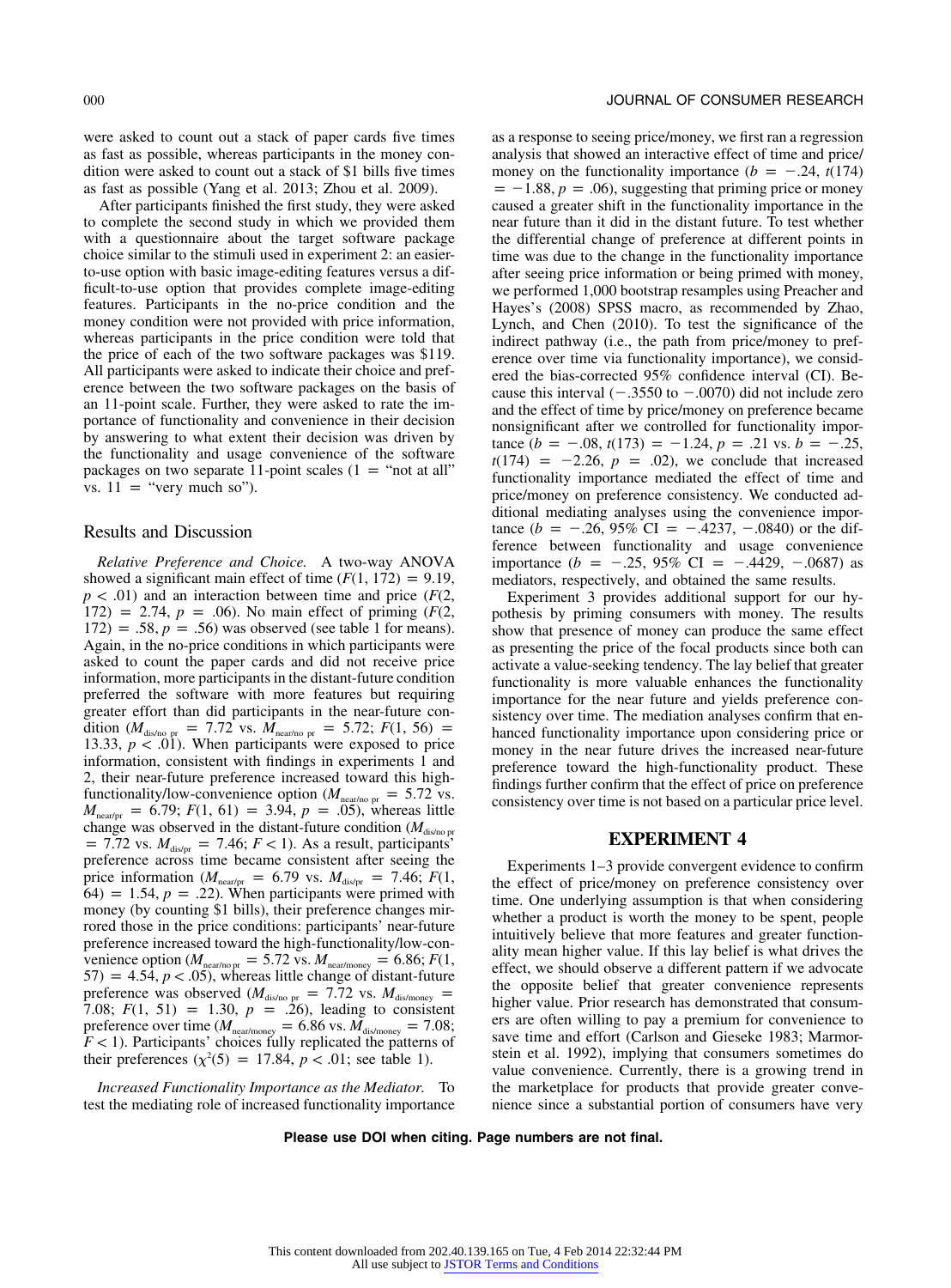busy and tight schedules. Apple iPad is one of the good examples that meet consumers' need for greater convenience because it provides intuitive and easy-to-use features yet its functionality is limited compared with a regular laptop.

To prompt consumers to seek value in functionality or convenience when seeing price information, we manipulated consumers' lay belief in what price signals. When the lay belief that price signals functionality (and thus functionality is more valuable) is confirmed, we expect to replicate our earlier findings. However, when consumers are led to believe that price signals convenience (and thus convenience is more valuable), we believe that price information and the associated value-seeking tendency will lead to a greater focus on convenience and thus change distant-future preference toward the easy-to-use option, leading to preference consistency over time for the high-convenience product.

#### Design and Procedure

One hundred and eighty-two students were recruited from the University of Toronto and received course credit for participation. They were randomly assigned to six conditions in a 2 (time: near future vs. distant future)  $\times$  3 (price: no price vs. price/functionality more valuable vs. price/convenience more valuable) between-subjects design.

Similar to experiment 1, participants evaluated two (fictitious) digital cameras that traded off between functionality and convenience. Digital camera A (the high-convenience option) offered basic features, but it had an intuitive menu with a low level of learning difficulty. Digital camera B (the high-functionality option) offered complete features but had a high level of learning difficulty for complete functionality. The procedure of this experiment was similar to that of experiment 1, with the addition of value-related lay belief manipulation before the main task.

To manipulate participants' lay belief about what represents higher value, we presented fabricated research evidence promoting either the price-functionality or price-convenience association. To support the belief that greater functionality is more valuable, participants read that prior research has found that price is highly associated with functionality. That is, the price of a product generally signals the functionality of the product (e.g., more features). To support the belief that greater convenience is more valuable, participants were told that prior research has found that price is highly associated with convenience. In other words, the price of a product generally signals its convenience. To reinforce the lay belief manipulation, we asked all participants to recall and describe an example of their personal purchase experience that supported the scientific findings they had just read. Participants in the no-price condition completed a filler task that took about the same amount of time.

After this task, we asked participants to complete a similar digital camera study as in experiment 1. We did not provide price information in the no-price conditions, while providing the same price information (\$219.99) in the price conditions. As in experiment 1, we measured participants' choice and relative preference. Further, we asked participants to rate how much knowledge they had about digital cameras on a 7-point scale (1 = "very little" vs.  $7$  = "very much") and to what extent they found the recent research findings plausible on an 11-point scale (1 = "not at all" vs.  $11 =$  "very much"). We did not find any differences in the plausibility of the research finding in the two experimental conditions (all  $F < 1$ ), indicating that our manipulation of what is more valuable was successful.

#### Results and Discussion

*Choice and Relative Preference.* An overall chi-square test revealed significant differences across conditions  $(\chi^2(5))$  $p = 38.28$ ,  $p < .001$ ; see table 1). When no price was provided, significantly more participants in the distant-future condition chose the high-functionality option than in the near-future condition ( $M_{\text{dis/no}}$  pr = 79% vs.  $M_{\text{near/no}}$  pr = 35%;  $\chi^2(1)$  = 13.04,  $p < .001$ ). When the lay belief that higher functionality is more valuable was supported, we replicated our findings in experiments 1–3: a greater percentage of participants chose the high-functionality option after seeing the price information in the near future ( $M_{\text{near/no}} = 35\%$  vs.  $M_{\text{near/func}}$  $p = 90\%$ ;  $\chi^2(1) = 19.44$ ,  $p < .001$ ), whereas there was no change in the distant future ( $M_{\text{dis/no pr}} = 79\%$  vs.  $M_{\text{dis/func}} =$ 83%;  $\chi^2(1) = .18$ ,  $p = .67$ ), leading to preference consistency over time for the high-functionality option ( $M_{\text{dis/func}}$  = 83% vs.  $M_{\text{near/func}} = 90\%; \chi^2(1) = .62, p = .43)$ . When the belief that higher convenience is more valuable was supported, we found no change in the near future  $(M_{\text{near/no or}} =$ 35% vs.  $M_{\text{near/conv}} = 41\%; \chi^2(1) = .24, p = .62)$ , as people naturally focused on convenience in the near future and thus the lay belief manipulation was redundant. However, we observed reduced choice of the high-functionality option in the distant future after seeing price information ( $M_{\text{dis/no}} =$ 79% vs.  $M_{\text{dis/conv}} = 52\%; \; \chi^2(1) = 4.44, \; p < .05$ ), leading to preference consistency toward the high-convenience option ( $M_{\text{dis/cony}} = 52\%$  vs.  $M_{\text{near/cony}} = 41\%; \; \chi^2(1) = .70, \; p$ p .40). Participants' relative preferences fully replicated their choice patterns  $(F(2, 175) = 2.39, p = .09)$ , for an interaction controlling for product knowledge; see table 1 for means).

Experiment 4 demonstrated the important role of consumers' belief in value in product choices: When participants' lay belief that functionality was more valuable was confirmed, we replicated the effects of price observed in experiments 1–3. This replication provided indirect support that these effects in earlier experiments were indeed based on people's lay theory of value in functionality. However, when participants were made to believe that convenience is the more valuable aspect, price information and the associated value-seeking tendency shifted their distant-future preference toward the easy-to-use option, resulting in an alternative route to preference consistency over time.

#### **GENERAL DISCUSSION**

Past research has shown that consumers prefer high-desirability products when contemplating the distant future but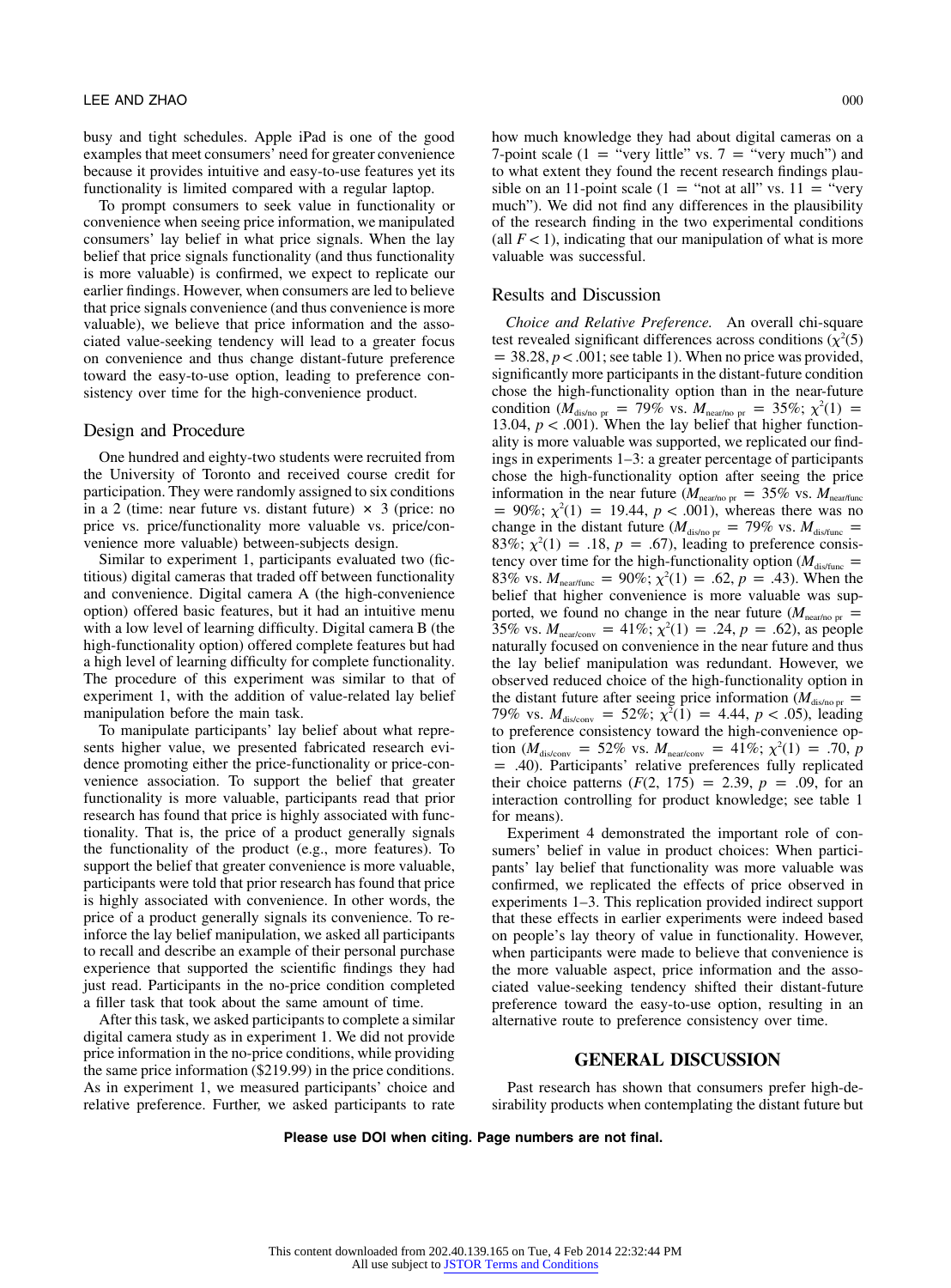switch their preferences toward high-feasibility products when the decision comes near (Liberman and Trope 1998; Soman 2004; Zhao and Xie 2011; Zhao et al. 2007). This often leads to negative consequences such as regret and lower customer satisfaction (Soman 2004; Zauberman and Lynch 2005). Drawing on research on consumer heuristics that shows consumers' value-seeking tendency when seeing price (Hsee 1999; Thaler 1985; Yeung and Soman 2007) and their belief that more features represent greater value (Brown and Carpenter 2000; Carpenter et al. 1994; Yeung and Soman 2007), we propose that presenting price information increases consumers' focus on the functionality of the product rather than the usage convenience, even if the decision is for the near future.

Across four experiments with different products that involve functionality/convenience trade-offs, which would generally provoke preference inconsistency over time, we demonstrated that price information increases consumers' preference for the high-functionality options for the near future (while having little impact on preference for the distant future) and leads to consistent preference over time. The effect of price on preference consistency over time was robust whether the price was different (experiment 1) or the same (experiments 2 and 4) across both product options, whether the prices were around the market price (experiments 1 and 4) or very high/very low (experiment 2) and when the price information was not even shown and participants were merely primed with the concept of money (experiment 3). Mediation analyses further showed that it was the increased functionality importance after seeing price information that drove this effect. Confirming the important role of consumers' belief in what represents higher value, we also show that when consumers are made to believe that greater convenience represents higher value, their valueseeking tendency leads them to seek more convenience for distant-future decisions and to prefer the easy-to-use option, which is consistent with their natural near-future preferences (experiment 4).

# Theoretical Contributions and Implications

Our findings contribute to several research domains. First, our results add to an existing body of work on choice over time. Previous research has identified various negative consequences of inconsistent preference over time including regret, dissatisfaction, and failure to fulfill a goal (Soman 2004; Zauberman and Lynch 2005), and a number of strategies have been proposed to overcome preference inconsistency over time, such as mental rehearsal or forming implementation intentions when making a decision for a distant-future task (Gollwitzer 1999; Trope and Liberman 2003), focusing on long-term benefits to strengthen selfcontrol (Hoch and Loewenstein 1991), and practicing process versus outcome simulation at a different point in time (Zhao et al. 2007). We extend this stream of research by demonstrating that without the external aid of complex strategies, simply highlighting price information enhances consumers' near-future preference toward products high in functionality and thereby increases preference consistency over time. This enhanced preference toward the high-functionality products for the near future could potentially help consumers stay committed to their chosen products and be more satisfied with their choices in the long term.

Our findings also add to previous literature on the effect of price on consumer preference. Prior research has shown that price can increase consumption enjoyment (Plassmann et al. 2008) or enhance consumer involvement by increasing the level of thinking (Wathieu and Bertini 2007). Our findings present another instance in which price can play a role in consumer decisions by illustrating that price can highlight desirability considerations and shift consumers' near-future preferences, leading to preference consistency over time. Our premise that price increases focus on desirability has interesting implications for CLT (Liberman and Trope 1998; Trope and Liberman 2003). While one would infer on the basis of CLT that price is a feasibility cue since it signals the affordability of a product, we draw on prior research on consumer heuristics (Hsee 1999; Thaler 1985; Yeung and Soman 2007) and suggest that price could also trigger desirability thinking due to a strengthened value-seeking tendency and consumers' lay belief that functionality is the value-defining aspect. This (biased) value inference that ignores the feasibility aspect is consistent with findings in prior literature that show, for example, consumers' irrational preference toward a locksmith who spent 20 minutes unlocking the door over a locksmith who carried out the task in 5 minutes (Yeung and Soman 2007). In this sense, our results also add to prior work on consumer heuristics in judgment and decisions (Tversky and Kahneman 1973, 1974). While we manipulated the presence of price information in our studies, we believe our findings are applicable in real life scenarios in which prices are available yet neglected by consumers. That is, when the prices of different product options fall within the similar range, consumers could overly focus on other product aspects and ignore the price information. In these instances, our findings suggest that highlighting the price information could nudge consumers to prefer products high in functionality.

In our research, we obtain preference consistency over time by increasing near-future preferences toward high-desirability options while making little change for distant-future preferences. One might argue that price should have further increased distant-future preferences for high-desirability options since both price and a distant future evoke desirability considerations and thus should increase the functionality importance even more, compared to when consumers make distant-future decisions without price information. However, recent research has shown that when different dimensions of psychological distance are involved (e.g., temporal and social), people's combined level of construal will follow a subadditive rule rather than a linear rule (Kim, Zhang, and Li 2008). Our findings are consistent with the subadditive rule in that the combination of the high-level focus due to temporal distance and the high-level focus due to the price information yielded a similar high-level focus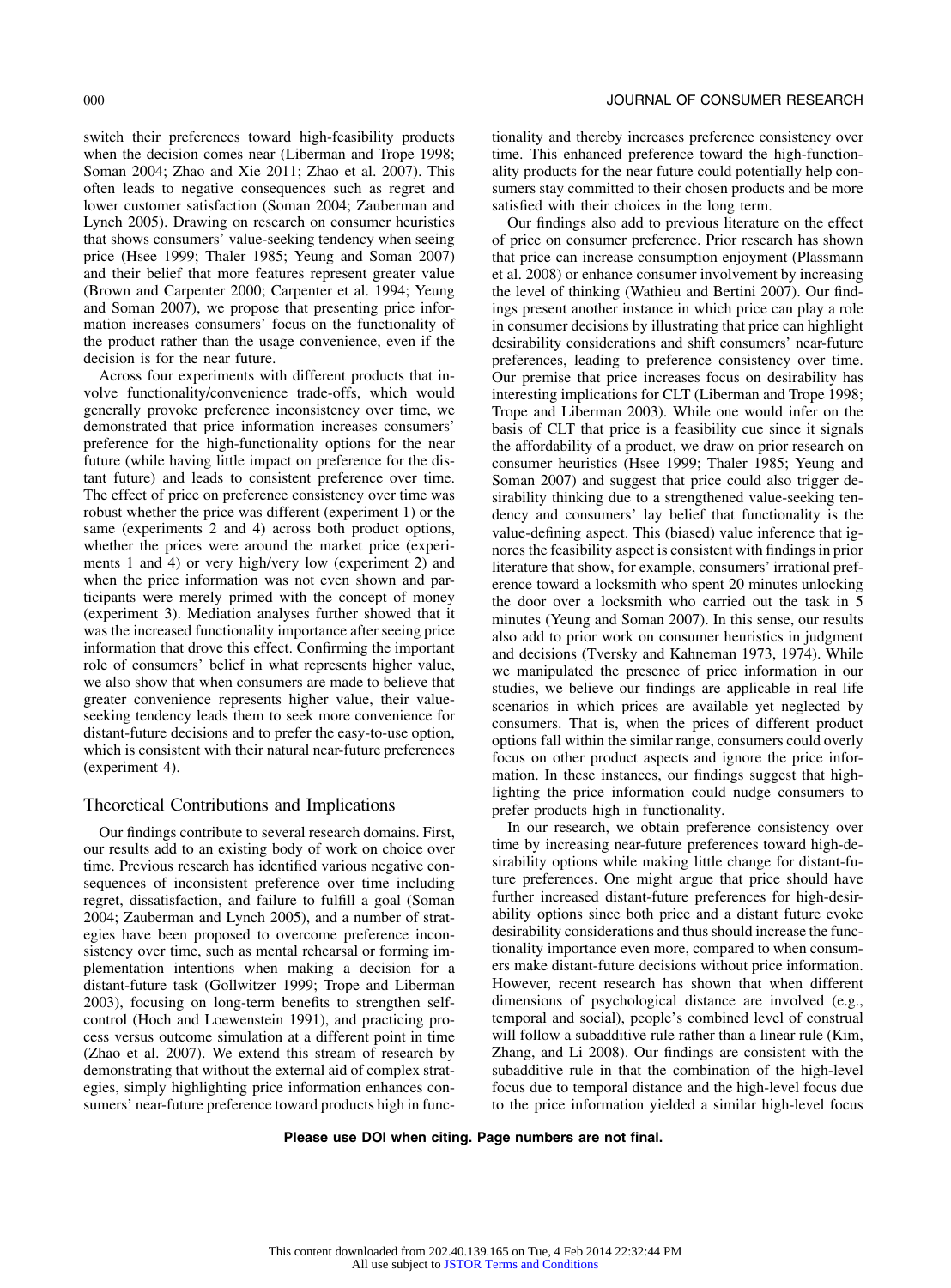as that based either on a distant future or on price information. These findings are also consistent with prior research suggesting that the effect of an external factor (i.e., functionality focus due to price information) becomes redundant when it is naturally salient (for the distant future in this case; Zhao et al. 2007).

#### Future Research

Our research demonstrated that price information shifts near-future preference toward the high-functionality product and induces preference consistency over time. While preference inconsistency over time can lead to negative consequences as indicated in prior work (Alexander et al. 2008; Soman 2004; Zauberman and Lynch 2005), addressing whether preference inconsistency over time is always a bad thing is beyond the scope of our research. Similarly, we are not arguing that the high-functionality product with richer features is necessarily the "right" choice. In the literature, the consequences of choosing feature-rich options are mixed—such a choice can provide positive social utility (e.g., higher socioeconomic status; Thompson and Norton 2011). However, when using feature-rich options, too many features can make products overwhelming for consumers (Thompson, Hamilton, and Rust 2005). So, depending on the situations that consumers face, choosing feature-rich options can be beneficial or not to consumers. Further, while the focus of our research is how price influences consumers' preference at the distant-future and near-future decision stages, future research could investigate the effect at other stages such as at the time of payment or actual implementation. It is worthwhile to examine whether the effect of price on preference consistency over time also leads to greater satisfaction at actual consumption, better usage behavior, and other long-term advantages.

Recent research has shown that price can sometimes muddle thinking and lead to preference inconsistency (Lee, Bertini, and Ariely 2013). At first sight, our findings might seem at odds with this finding. However, a closer look at this work reveals that their research domain is very different from ours. While we examined preference among two options for a near-future and distant-future time frame on the basis of the perceived importance of functionality versus convenience, Lee et al. (2013) examined a much more complicated choice scenario in which consumers had to state preferences for 45 pairs of products combined from 10 products, and preference consistency was assessed on the basis of the transitivity rule. According to prior research on decision making, in such a complicated decision scenario, an emotion-based or intuitive decision strategy leads to more accurate estimates than does a cognitive decision strategy (Lee, Amir, and Ariely 2009). Because price evokes rational information processing, we believe that in Lee et al. (2013), price might have disrupted the emotional/intuitive judgment and decreased consumers' preference consistency. Future research could fruitfully examine how the complexity of decision scenarios and the different types of preference consistency (preference consistency over time or preference consistency measured by transitivity) are affected by price information.

Our findings open up a number of other worthwhile possibilities for future work. For example, past research has investigated time-dependent changes in preferences based on either affective or cognitive processes. Although price information itself is a cognitive component that can increase people's involvement in cognitive information processing (Wathieu and Bertini 2007), seeing price information may also elicit a negative affective response such as the pain of paying. A deeper understanding is needed as to how affect might be involved as an additional drive.

Finally, in two of our studies in this research (experiments 2 and 4), we kept the price level of both product options constant (which is supported by marketing practice) to examine consumers' trade-offs between functionality and convenience in a clean way. In this context where affordability is controlled, we argue that people intuitively infer that greater functionality means higher value while neglecting the importance of convenience, unless we explicitly dispute their lay belief and nudge them to think that greater convenience can also be valuable. While we showed the effect of value-seeking on high-functionality or high-convenience products, one might wonder how a third type of value might play a role. That is, people could also seek superior value in low price (accompanied by low functionality). Because we are focusing on the trade-off between functionality and convenience, and mainly interested in the effect of the presence of price information rather than specific levels of price, we did not intend to extensively study scenarios in which consumers face the trade-off between affordability (another aspect of feasibility) and quality, except in experiment 1 where we presented different prices and still obtained the same results. We believe that as long as consumers think that having more features is worth paying a higher price, we would replicate the findings of experiment 1. However, had we used an extremely low-priced camera in experiment 1 (e.g., a \$29.99 camera with really basic functionality as compared to the \$429.99 camera with great functionality), people might indeed infer superior value in this high-affordability/low-functionality option and prefer it. Future research could fruitfully study how consumers make decisions over time, given the trade-off among functionality and different dimensions of feasibility: convenience and affordability.

# **DATA COLLECTION INFORMATION**

The first author supervised the collection of data for the first and third studies by research assistants at Washington University in St. Louis in autumn 2012. The first author collected the data of the second study in spring 2009 at the University of Toronto. The first and second authors jointly collected the data of the fourth study at the University of Toronto in autumn 2011. The data of all four studies were analyzed jointly by both authors.